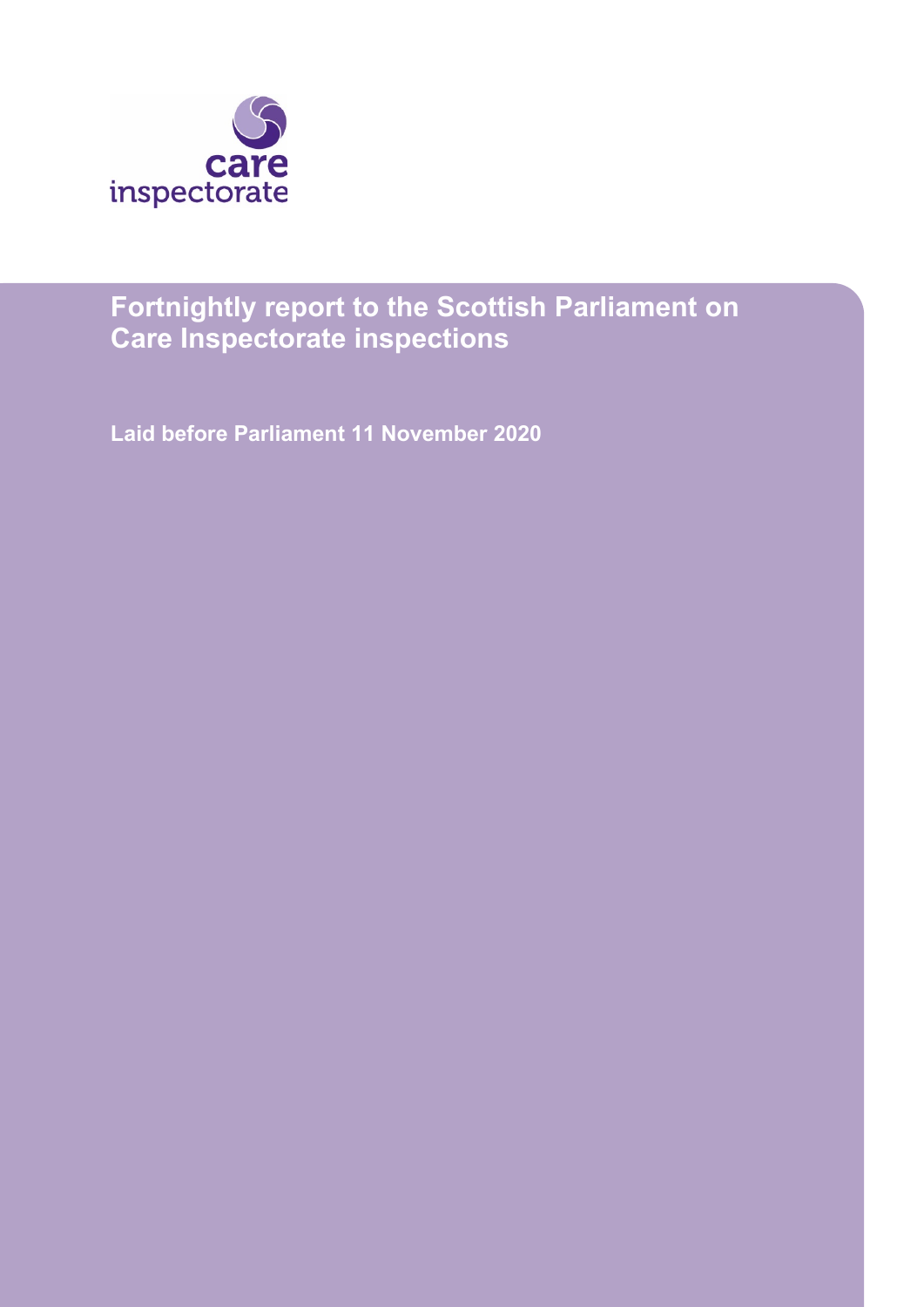# **Introduction**

In accordance with Paragraph 22 in Part 9 of Schedule 1 to the Coronavirus (Scotland) (No.2) Act 2020, which came into force on 27 May 2020, the Care Inspectorate must lay before Parliament a report every two weeks setting out:

(a) which care home services it inspected during those two weeks, and

(b) the findings of those inspections.

This report covers inspections we have completed since those detailed in our previous report to parliament of 28 October 2020.

To meet the duties imposed by the Act and to comply with associated guidance, the Care Inspectorate must focus and report on infection prevention and control, PPE and staffing. Consequently, the Care Inspectorate has amended its quality framework for care homes to support this process. This enables us to focus on these areas while also considering the impact on people's wellbeing. Such a framework supports openness and transparency and helps to ensure a fair and consistent approach, including in any evaluations we make.

To support inspections being undertaken in these circumstances, we have developed inspection tools on wellbeing, infection prevention and control and staffing that have been agreed with Health Protection Scotland and Healthcare Improvement Scotland. Some of our inspections have been undertaken with inspectors from Healthcare Improvement Scotland and public health staff. We have taken account in all inspections of the scrutiny intelligence we have, including previous inspections, complaints made to us, notifications made by the services, and information shared with us by health and social care partnerships and directors of public health for the relevant area.

We have augmented our quality framework by creating an additional key inspection question with associated quality indicators. This reflects our current inspection focus on service performance in relation to COVID-19 infection prevention and control, PPE, staffing and people's wellbeing.

Key question 7: How good is our care and support during the COVID-19 pandemic?

The quality indicators for key question 7 are:

7.1 People's health and wellbeing are supported and safeguarded during the COVID-19 pandemic

7.2 Infection control practices support a safe environment for both people experiencing care and staff

7.3 Staffing arrangements are responsive to the changing needs of people experiencing care.

To meet the tight timescales imposed by the legislation, this report outlines our highlevel findings following oral feedback to the provider. In due course and following our normal publication protocols, we will publish for each service outlined in this report, a more detailed, individual inspection report.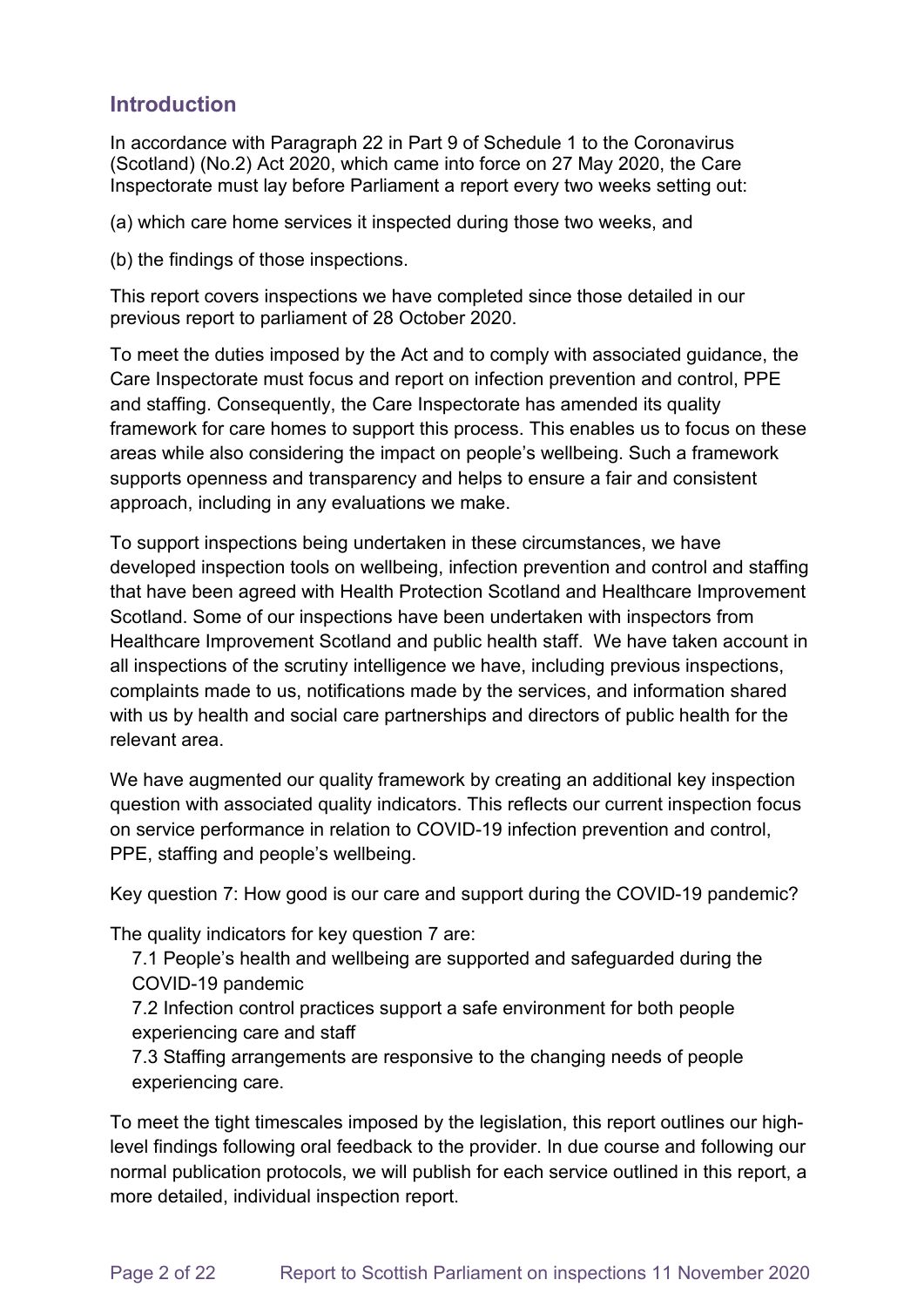# **Eagle Lodge, Edinburgh**

Eagle Lodge is a care home registered to provide care to 35 older people. The provider is Salvation Army.

We carried out an unannounced inspection of the care home on 20 October and completed the inspection on 22 October with NHS Lothian.

People were supported by staff to maintain contact with relatives and visiting was organised in line with current guidance. Measures were in place to maintain social distancing and there was support for people to move around the home safely.

People were supported by staff who were familiar with their choices, routines, and preferences. Staffing levels were sufficient to provide the care needed for people's health and wellbeing. Staff were compassionate, kind, and respectful. Feedback from families was very positive.

The home was clean and overall, well maintained. There were areas that could have been tidier. Appropriate PPE was not always available at point of use. Staff had been trained in infection prevention and control, but we observed learning was not always evident in some people's practices.

We raised these concerns on 20 October and when we returned on 22 October we found improvements had been made.

We informed Edinburgh health and social care partnership of our findings.

#### **Evaluations**

Overall evaluation for key question 7 'How good is our care and support during the COVID-19 pandemic?' – Adequate

Quality indicator (QI) evaluations:

- QI 7.1 People's health and wellbeing Good
- QI 7.2 Infection prevention and control practices Adequate
- QI 7.3 Staffing arrangements Adequate

### **Havencourt Care Home, Stonehaven**

Havencourt Care Home is registered to provide care to 42 older people. The provider is Havencourt Care Ltd, part of the Belsize Healthcare group.

We carried out an unannounced inspection of the care home on 20 October and gave feedback to the service on 22 October.

People appeared comfortable and happy with the care they received. Care staff were familiar with people's choices and preferences. We observed kind and compassionate interactions between staff and people who live in the home and good support at mealtimes.

Communal areas facilitated social distancing and people had access to a pleasant outside space, although this was difficult to access independently.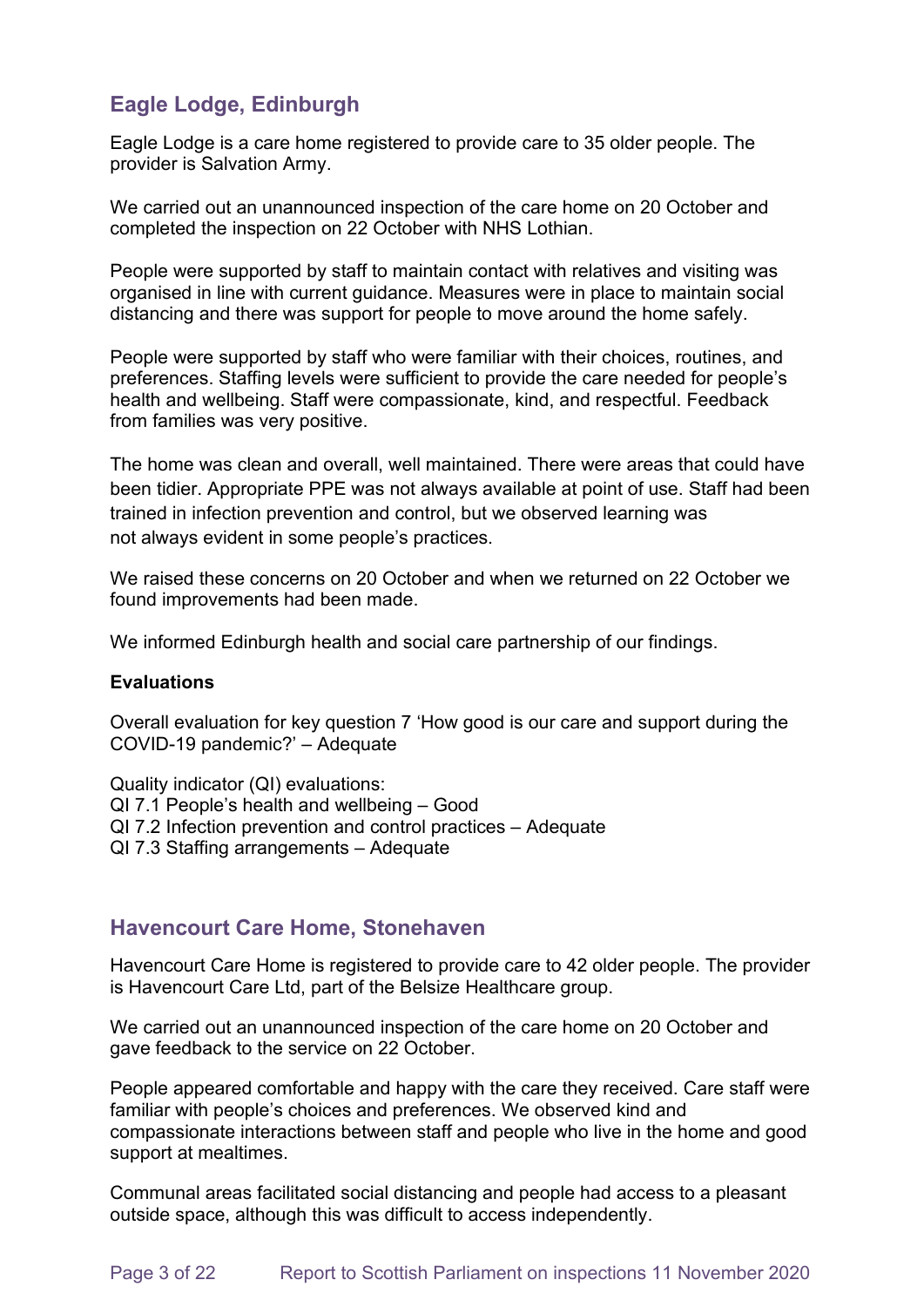Staff helped people to use technology to maintain contact with relatives. Indoor visits had not started but a risk assessment was completed and submitted to public health.

The environment was clean and generally well maintained. Communal equipment was clean with cleaning schedules in place. Additional cleaning of high touch areas was carried out regularly. Some aspects of the laundry systems were disorganised.

Appropriate signage was visible and provided important infection prevention and control prompts for staff and essential visitors. Access to hand hygiene facilities was available but not always used at key points in the day. We observed staff generally used PPE appropriately. Staff had been trained about COVID-19 and infection prevention and control. Staff testing for COVID-19 was being undertaken in line with guidance.

Changes in management led to gaps in staff development and there was a need for stability in the management team.

We informed Aberdeenshire health and social care partnership of our findings.

#### **Evaluations**

Overall evaluation for key question 7 'How good is our care and support during the COVID19 pandemic?' – Adequate

Quality indicator (QI) evaluations: QI 7.1 People's health and wellbeing - Adequate QI 7.2 Infection prevention and control practices - Adequate QI 7.3 Staffing arrangements - Adequate

## **Milford House Care Home, Edinburgh**

Milford House Care Home is registered to provide care to 28 older people. The provider is Renaissance Care (5) Limited.

We carried out an unannounced inspection of the care home on 20 October with NHS Lothian.

People were supported by staff to maintain contact with their families. Personal plans contained up to date information and people were cared for by staff who were familiar with their choices and preferences. The home maintained social distancing. People's opportunity to socialise and be active were limited.

Families were informed and involved in their relatives' care and were positive about the quality of care provided.

Cleaning schedules and guidance were in place, however some areas of the home required maintenance and were not clean and tidy. PPE was available but the placement of this was not always appropriate. Some staff were not following current guidance on PPE use. Disposal of waste did not always follow infection prevention and control guidance.

Staffing arrangements were sufficient. Staff practice was not appropriately audited to ensure effective compliance with best practice standards.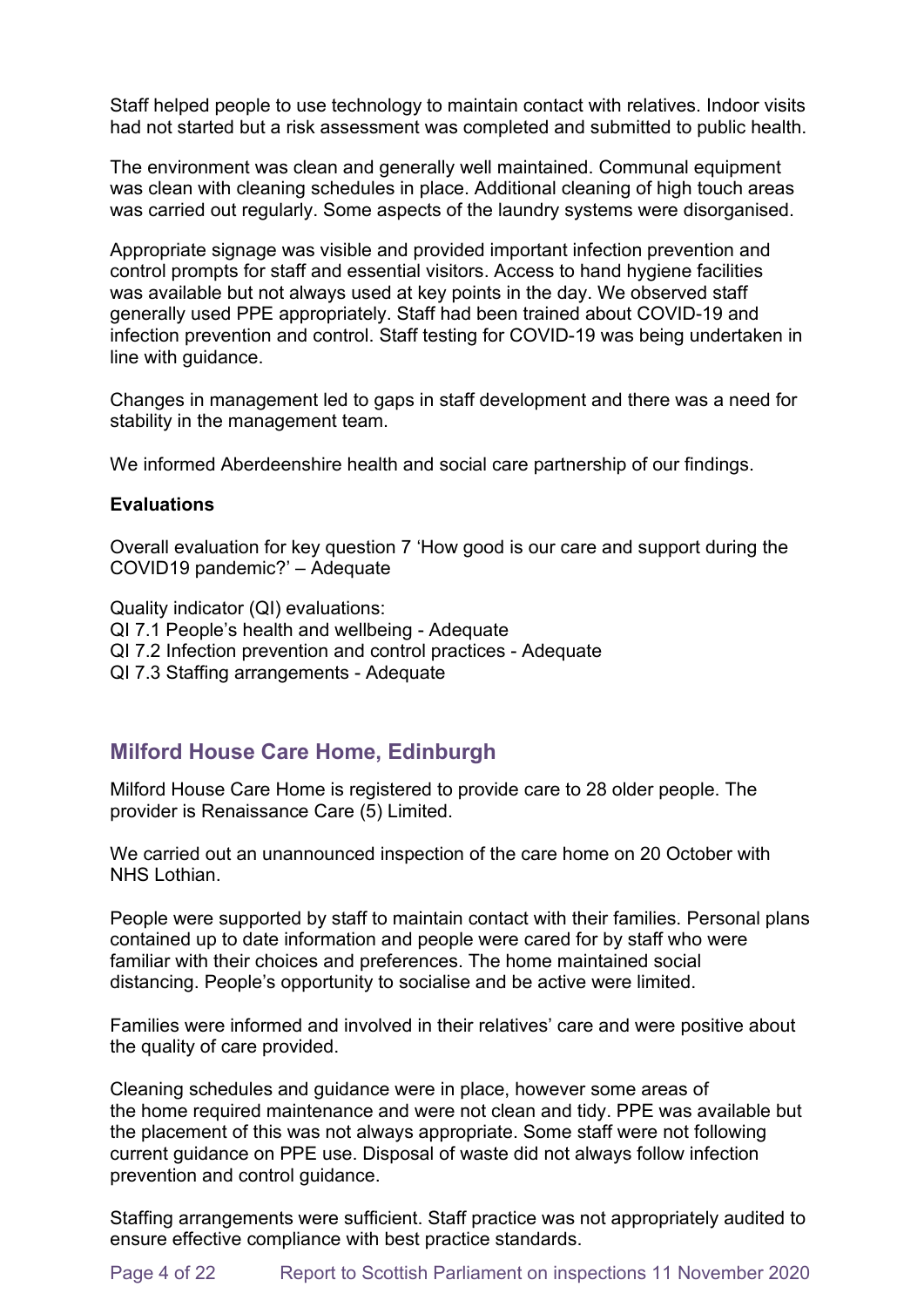We informed Edinburgh health and social care partnership of our findings.

We will undertake a further visit to monitor progress.

#### **Evaluations**

Overall evaluation for key question 7 'How good is our care and support during the COVID-19 pandemic?' – Weak

Quality indicator (QI) evaluations: QI 7.1 People's health and wellbeing - Adequate QI 7.2 Infection prevention and control practices - Weak QI 7.3 Staffing arrangements - Adequate

# **Balhousie Coupar Angus, Blairgowrie**

Balhousie Coupar Angus care home is registered to provide care for 39 older people and 2 people under 65. The provider is Balhousie Care Limited. 

We carried out an unannounced inspection of the care home on 22 October with Healthcare Improvement Scotland.

People were supported to maintain contact with family and relatives. Families were informed and involved in their relative's care and feedback from families was very positive.

Personal plans were regularly updated in response to people's changing needs. People were supported to maintain physical distance. However, more could be done to support people to remain physically and socially active. Numbers of staff on shift did not take into account residents' needs. We required senior management to complete a comprehensive assessment of residents' needs.

The home was generally clean and tidy. Enhanced cleaning schedules were in place, however greater attention was needed to ensure that all equipment and furnishings were fit for use and sufficiently clean. We identified some areas where maintenance was needed to facilitate effective cleaning.

PPE supplies were good and were available for staff throughout the home and used in line with guidance. Staff had received training and were knowledgeable about COVID-19 and infection prevention and control. Staff knowledge was tested via observations, meetings and spot checks of practice were taking place. 

We have informed Perth and Kinross health and social care partnership who will provide support to the service.

We will undertake a further visit to monitor progress.

#### **Evaluations**

Overall evaluation for key question 7 'How good is our care and support during the COVID-19 pandemic?' – Adequate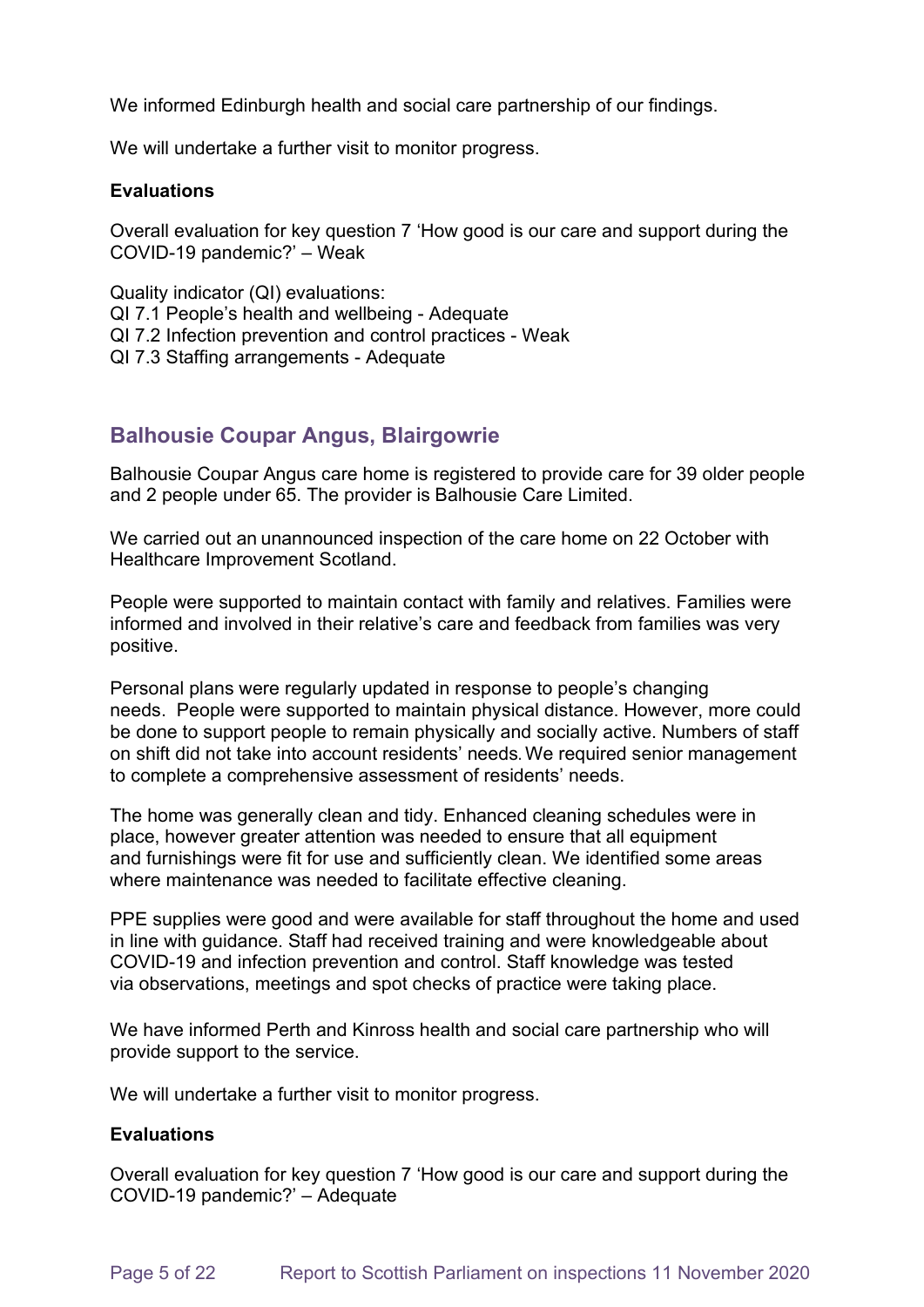Quality indicator (QI) evaluations: QI 7.1 People's health and wellbeing - Adequate QI 7.2 Infection prevention and control practices - Adequate QI 7.3 Staffing arrangements - Adequate

# **Cumnor Hall, Ayr**

Cumnor Hall care home is registered to provide care to 31 older people. The provider is Church of Scotland, trading as Crossreach.

We carried out an initial inspection of the service on the 5 August. We issued a letter of serious concern on the 6 August due to concerns with cleanliness of the home and poor infection prevention and control practice. We completed a visit to the home on 11 August, the findings of which were outlined in the report laid before parliament on 19 August.

We completed a further visit to the home on 22 October to follow up improvements required in relation to infection prevention and control and support for residents.

On our visit in October, we found that some improvements had been made. The environment was clean and cleaning schedules were in place and followed. Handwashing facilities and the storage and disposal of PPE had improved although staff were not yet always using the correct PPE.

There were still improvements required in relation to cleanliness of equipment and staff learning and development in relation to staff support for residents.

We informed South Ayrshire health and social care partnership of our findings.

We will undertake a further visit to monitor progress.

#### **Evaluations**

This was a follow-up inspection. We did not change the service evaluations.

# **Taigh a'Chridhe Uile Naomh, Isle of South Uist**

Taigh a'Chridhe Uile Naomh is a care home registered to provide care to 18 older people. The provider is Comhairle nan Eilean Siar (Western Isles council).

We carried out an unannounced inspection of the care home on 22 October with Healthcare Improvement Scotland.

People were supported in a kind and compassionate way. They were helped to maintain contact with family including visits, in line with current guidance. Most families felt informed and involved in their relatives' care.

Measures were in place to maintain social distancing. People were supported to remain active, however there were limited one-to-one and group activities. Personal plans did not include enough information about how people's care and support needs were being managed.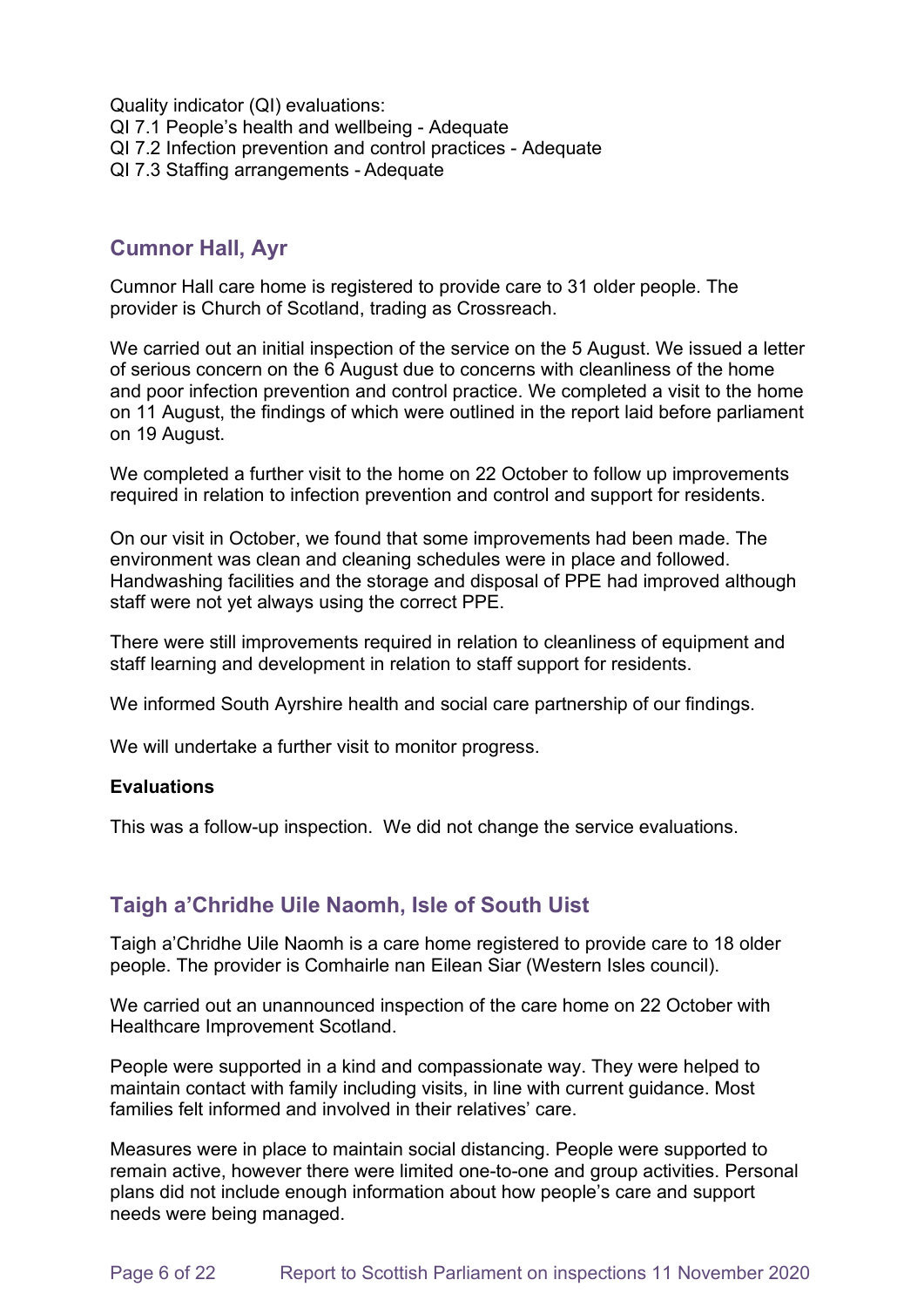The environment was clean and uncluttered and enhanced cleaning schedules were in place. Minor repairs to some areas of the service were needed to ensure effective cleaning. PPE stocks were good and used appropriately. There was good access to hand hygiene facilities.

Staff received regular training and were knowledgeable about how COVID-19 should be managed. Senior staff monitored infection prevention and control measures.

Staffing arrangements were sufficient to meet people's needs. There was a contingency plan to help manage staff absences. Staff testing for COVID-19 was undertaken in line with guidance.

We informed Comhairle nan Eilean Siar health and social care partnership of our findings.

#### **Evaluations**

Overall evaluation for key question 7 'How good is our care and support during the COVID-19 pandemic?' – Adequate

Quality indicator (QI) evaluations:

QI 7.1 People's health and wellbeing - Adequate

- QI 7.2 Infection prevention and control practices Good
- QI 7.3 Staffing arrangements Good

### **Mavisbank, Glasgow**

Mavisbank care home is registered to provide care for up to 45 older people and 15 younger people who have a physical or sensory impairment. The provider is HC-One.

We carried out an unannounced inspection of the care home between 22 and 26 October with Healthcare Improvement Scotland.

We found people were supported by staff who were kind and attentive. Staff supported people to keep in touch with relatives using technology and social media. There were limited one-to-one and group activities taking place within the home.

Personal plans contained some information about residents needs and preferences, but information was brief or incomplete. We could not see how needs were met in relation to nutrition or anticipatory care planning.

On 22 October, we were concerned about the cleanliness of the environment and equipment used by residents. We re-visited on 23 October and found some progress had already been made with the cleanliness of the environment, however, there were still concerns about the cleaning of equipment and the overall fabric of the building.

Staff did not fully understand or comply with current guidance about infection prevention and control practices. They did not always follow the guidelines for hand hygiene or use of PPE. Not all staff were knowledgeable about COVID-19 and guidelines.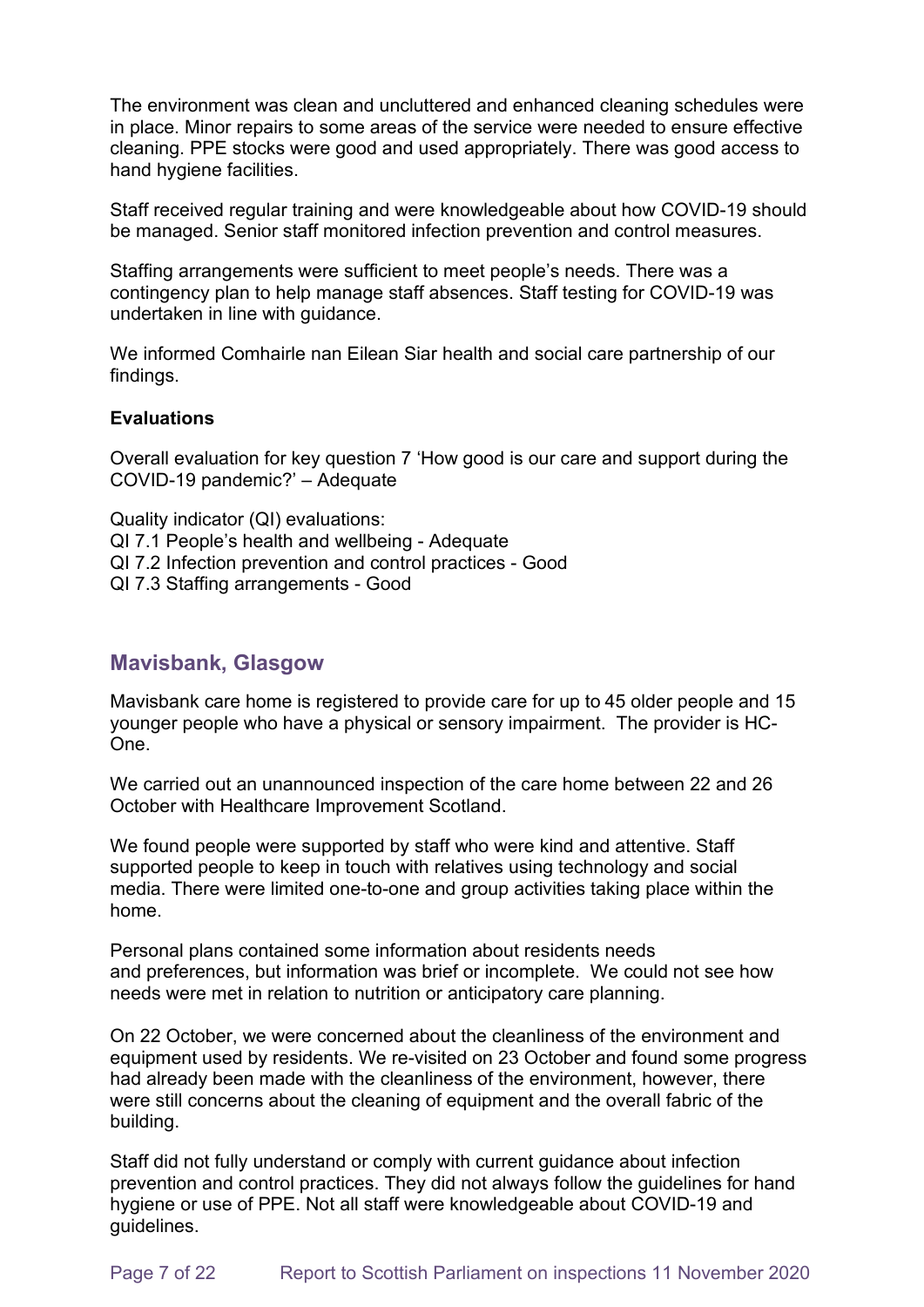There were sufficient staff on duty to meet the assessed needs of people however there was not a contingency plan for staffing. The culture in the home did not promote positive staff morale.

We informed East Dunbartonshire health and social care partnership of our concerns and they have agreed to provide support to the home.

We will undertake a further visit to monitor progress.

#### **Evaluations**

Overall evaluation for key question 7 'How good is our care and support during the COVID-19 pandemic?' - Weak

Quality indicator (QI) evaluations: QI 7.1 People's health and wellbeing - Weak QI 7.2 Infection prevention and control practices - Weak QI 7.3 Staffing arrangements - Weak

# **Abbeydale Court Care Centre, Hamilton**

Abbeydale Court care centre is a care home registered to provide care to 109 older people. This can include 10 places for adults aged 50 years and above with care needs associated with ageing. The provider is Abbey Healthcare (Hamilton) Limited.

We carried out an unannounced inspection of the care home on 26 October with Healthcare Improvement Scotland.

People were supported by staff to maintain contact with family and friends through the use of technology. Staff were kind, caring and attentive towards residents and there were enough staff available to support people.

Feedback from residents was positive about the support they received from staff. Personal plans had sufficient information to enable staff to meet people's health and care needs.

The home was generally clean and well maintained. Enhanced cleaning schedules were in place. Some care equipment had not been cleaned thoroughly and needed improved.

PPE supplies and hand cleansing products were available for staff throughout the home. Newer staff had been shown how to use PPE but had not received training about COVID-19 and infection prevention and control. The storage of PPE needed to be improved, particularly, in the rooms where people were self-isolating.

We informed South Lanarkshire health and social care partnership of our findings.

We will undertake a further visit to monitor progress.

#### **Evaluations**

Overall evaluation for key question 7 'How good is our care and support during the COVID-19 pandemic?' – Adequate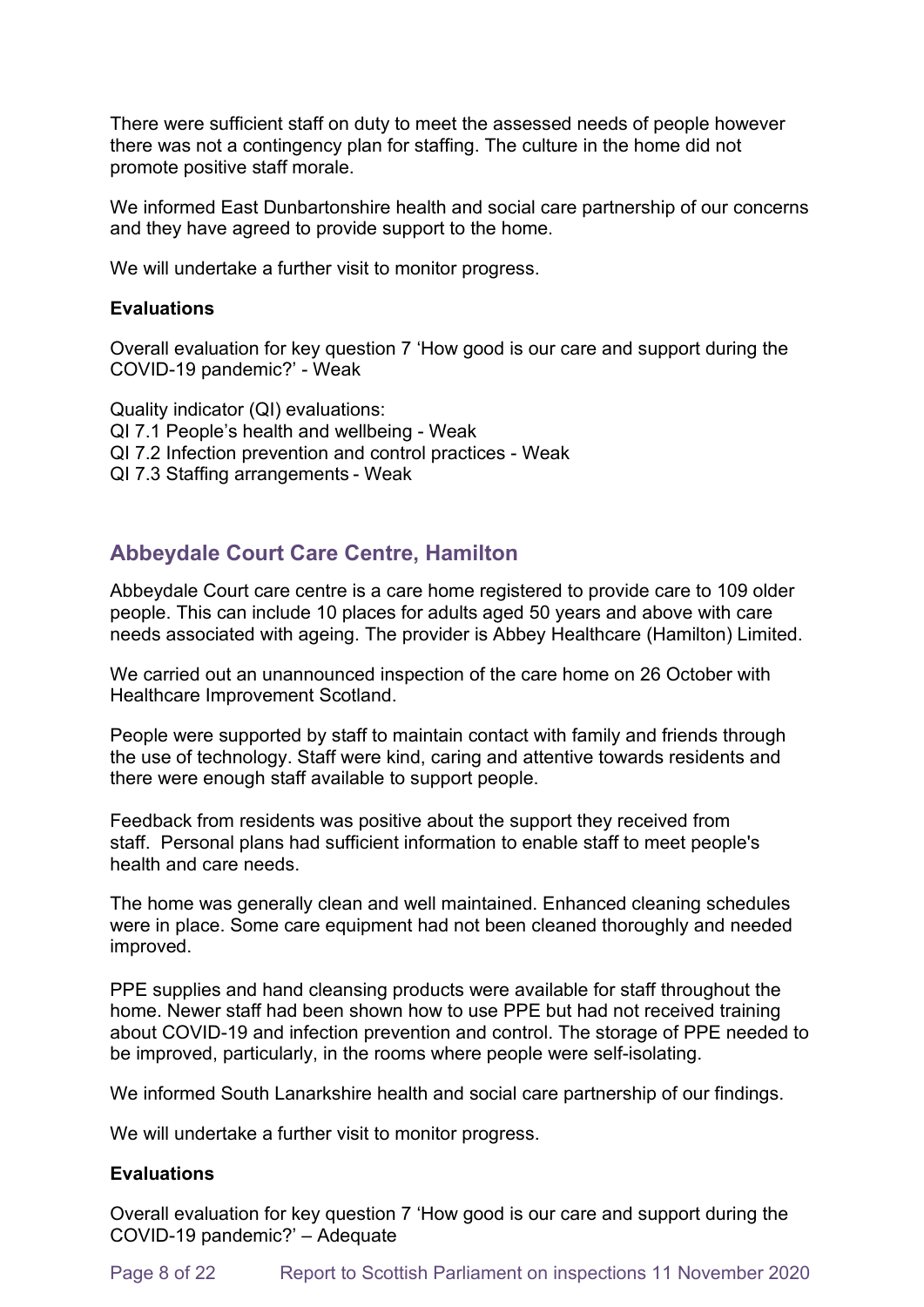Quality indicator (QI) evaluations: QI 7.1 People's health and wellbeing – Good QI 7.2 Infection prevention and control practices – Adequate QI 7.3 Staffing arrangements - Adequate

### **Badenscoth House, Inverurie**

Badenscoth House care home is registered to provide care to 26 older people. The provider is Judith Mary Munro, Bruce John Munro and Emily Barbara Munro, a partnership.

We carried out an unannounced inspection of the care home on 26 October.

People were supported by staff who knew them and who were familiar with their choices and preferences and who treated them with dignity and respect. Measures were in place to maintain social distancing and people were supported to move and interact, this helped support good physical and mental health. There was a range of activities for people to take part in.

People were supported to maintain contact with family and relatives using technology. Visiting was organised, both outdoors and indoors, in line with the current guidance.

The environment was clean and uncluttered. PPE was sufficient and readily available and staff used it appropriately. There were good systems in place for cleaning and infection prevention and control.

Staffing arrangements were sufficient to meet the needs of the people who received the service. Staff were attentive and had regular interactions with people in shared areas and with people who chose to stay in their rooms.

Staff were knowledgeable about the signs and symptoms of COVID-19 and knew what measures to take if these were identified. Staff received COVID-19 training and regular updated information. Regular observation of staff practice took place to ensure this was consistent and in line with guidelines.

We informed Aberdeenshire health and social care partnership of our findings.

#### **Evaluations**

Overall evaluation for key question 7 'How good is our care and support during the COVID-19 pandemic?' – Very Good

Quality indicator (QI) evaluations:

- QI 7.1 People's health and wellbeing Very Good
- QI 7.2 Infection prevention and control practices Very Good
- QI 7.3 Staffing arrangements – Very good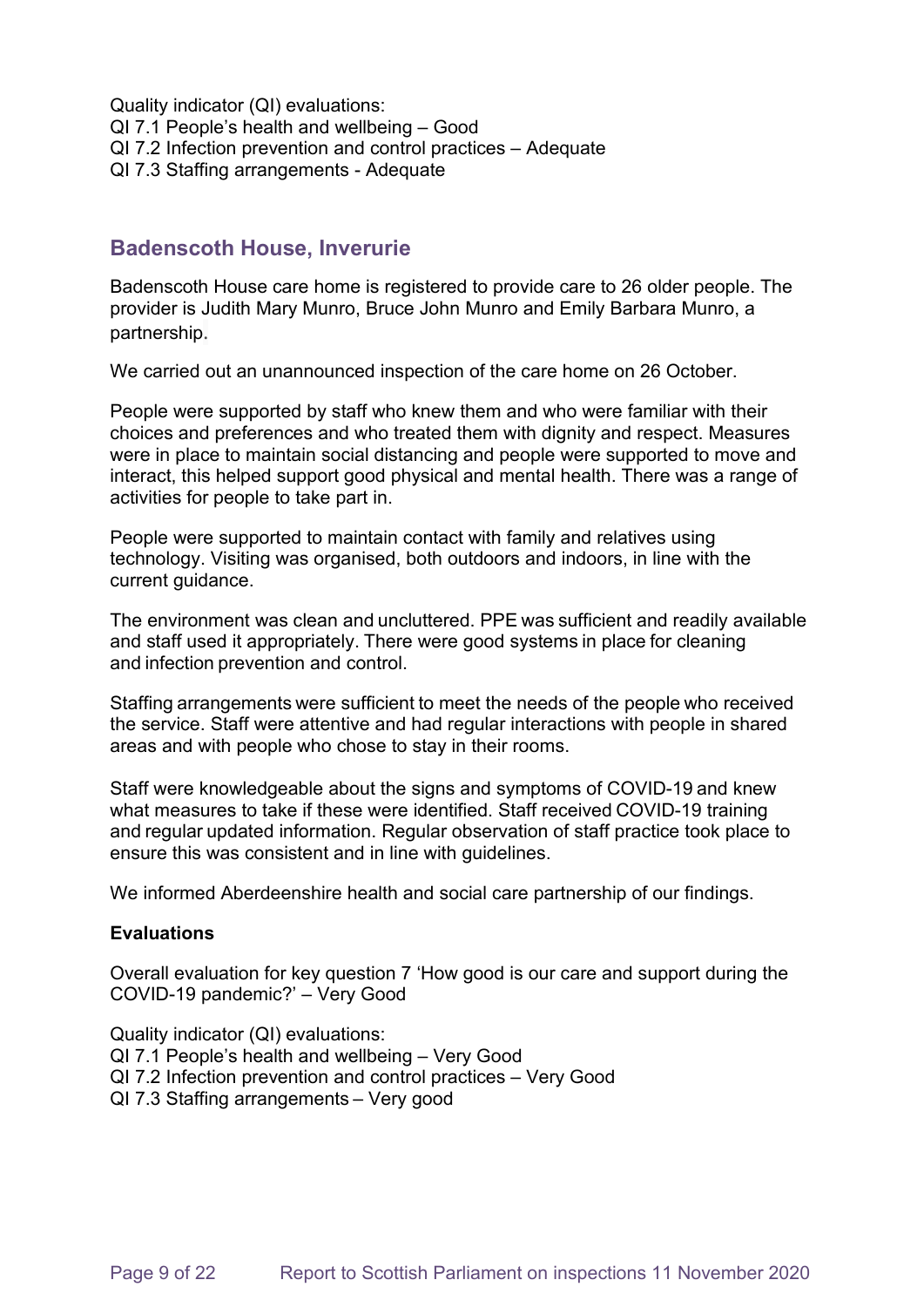# **Beechmount, Johnstone**

Beechmount is a care home registered to provide care for eight adults with learning disabilities. The provider is Voyage 1 Limited.

We carried out an unannounced inspection of the care home on 26 and 27 October and provided feedback to the management team on 28 October.

People were well supported to maintain contact with their families through outdoor visiting and regular phone calls.

Some people experienced regular activities at home and in the garden, keeping them active and stimulated. However, this was not universally experienced. People's nutritional needs did not appear to be meaningfully planned for or outcomes evaluated.

The service had good supplies of PPE, clear signage for staff and visitors to follow, and an enhanced cleaning schedule. The home was clean and tidy throughout and enhanced cleaning schedules were followed. A member of staff was appointed as COVID-19 champion to promote good practice and support other workers. The service had updated their laundry systems to reduce the risk of infection or crossinfection.

There were sufficient staffing levels and the workers we met appeared positive and motivated. However, we were concerned at the continued high turnover of staff and the limited support that staff had to develop their practice and knowledge.

We shared our findings with Renfrewshire health and social care partnership, and they have agreed to provide support to the home.

#### **Evaluations**

Overall evaluation for key question 7 'How good is our care and support during the COVID-19 pandemic?' – Adequate

Quality indicator (QI) evaluations: QI 7.1 People's health and wellbeing - Adequate QI 7.2 Infection prevention and control practices - Good QI 7.3 Staffing arrangements - Adequate

# **Crosslet House Care Home, Dumbarton**

Crosslet House Care Home is registered to provide care for 84 people. The provider is West Dunbartonshire Council.

We carried out an unannounced inspection of the care home on 26 and 27 October.

There was a calm and relaxed atmosphere and people were engaged in meaningful activities, indoors and outdoors. Drinks and snacks were readily available to support hydration and dietary intake. Staff were very knowledgeable about residents' care needs, interests and personal preferences.

Despite local visiting restrictions, people were supported to maintain contact with their families via telephone and garden visits. Families praised the staff for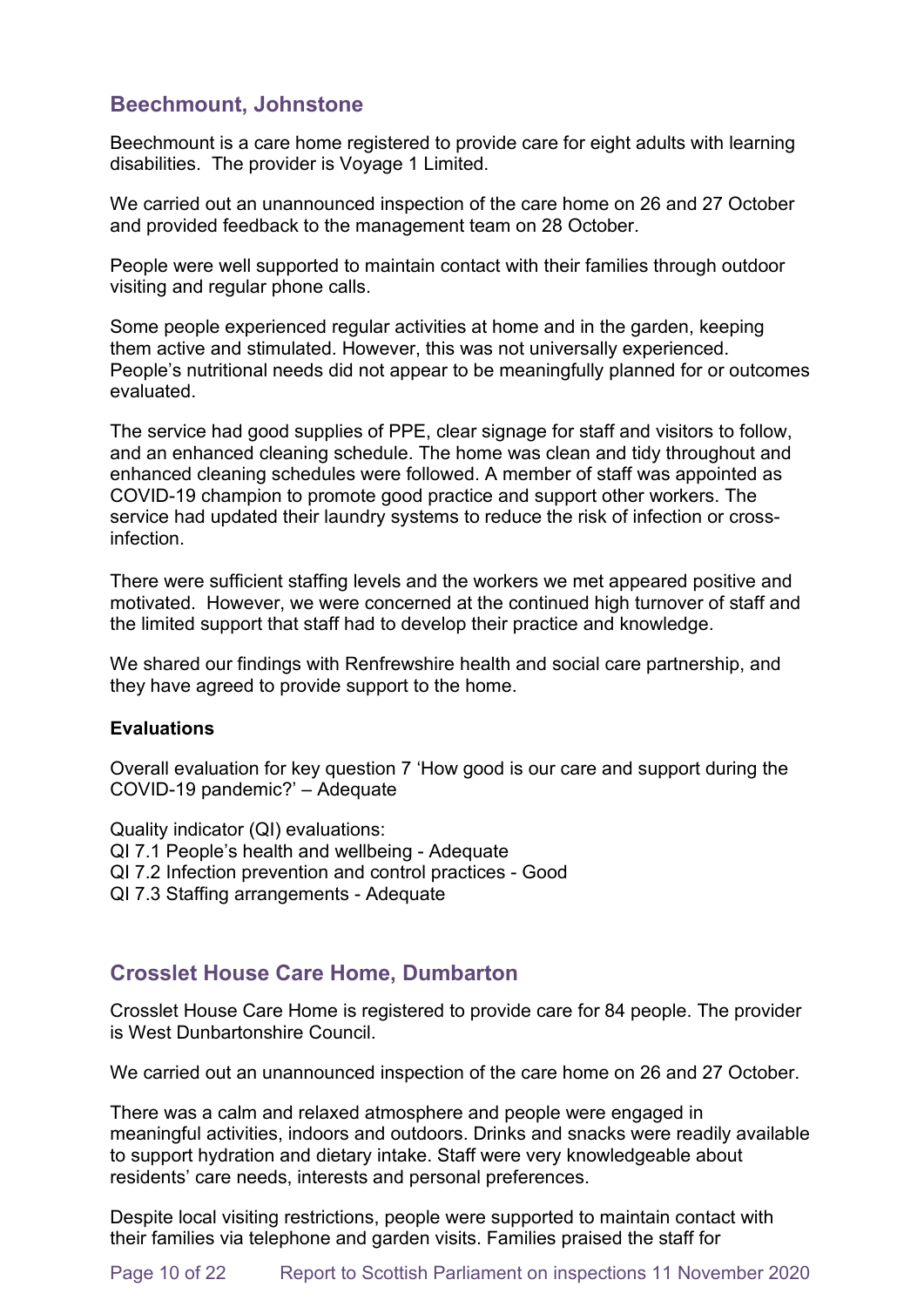the quality of care provided. Families received weekly newsletters to update them on care home activities and developments.

The home was spotlessly clean. Staff were very knowledgeable about infection control measures to ensure they maintained a high standard. Managers regularly audited the environment and staff practice in relation to PPE and maintaining regular hand washing.

Staff received regular training and updates regarding new guidance related to the pandemic. We could see that this was a care home where residents care needs and personal preferences were uppermost in the minds of staff.

We informed West Dunbartonshire health and social care partnership of our findings.

#### **Evaluations**

Overall evaluation for key question 7 'How good is our care and support during the COVID-19 pandemic?' - Very good

Quality indicator (QI) evaluations:

- QI 7.1 People's health and wellbeing Very good
- QI 7.2 Infection prevention and control practices Very good
- QI 7.3 Staffing arrangements – Very good

## **Rubislaw Park Care Home, Aberdeen**

Rubislaw Park Care Home is registered to provide care to 86 older people. The provider is Rubislaw Care LLP, part of the Care Concern group. 

We carried out an unannounced inspection of the care home on 26 October. 

People were supported by staff who were familiar with their needs and were happy with the care they received. Staffing was sufficient to meet people's needs and we observed positive interactions between staff and residents and people engaged in appropriate activities.

Staff helped people to use technology to maintain good contact with relatives. We encouraged the service to act on their risk assessment to allow indoor visiting.

Signage provided important infection prevention and control prompts for staff and essential visitors.

The environment was clean and uncluttered. Enhanced cleaning schedules were in place. Stocks of PPE were good and used appropriately, and there was good access to hand hygiene facilities. Senior staff monitored infection prevention and control measures and practice.

Staff received regular training and were knowledgeable about how COVID-19 should be managed. There was a staffing contingency plan to help manage staff absences, holiday cover and unplanned shortages.

We informed Aberdeen City health and social care partnership of our findings.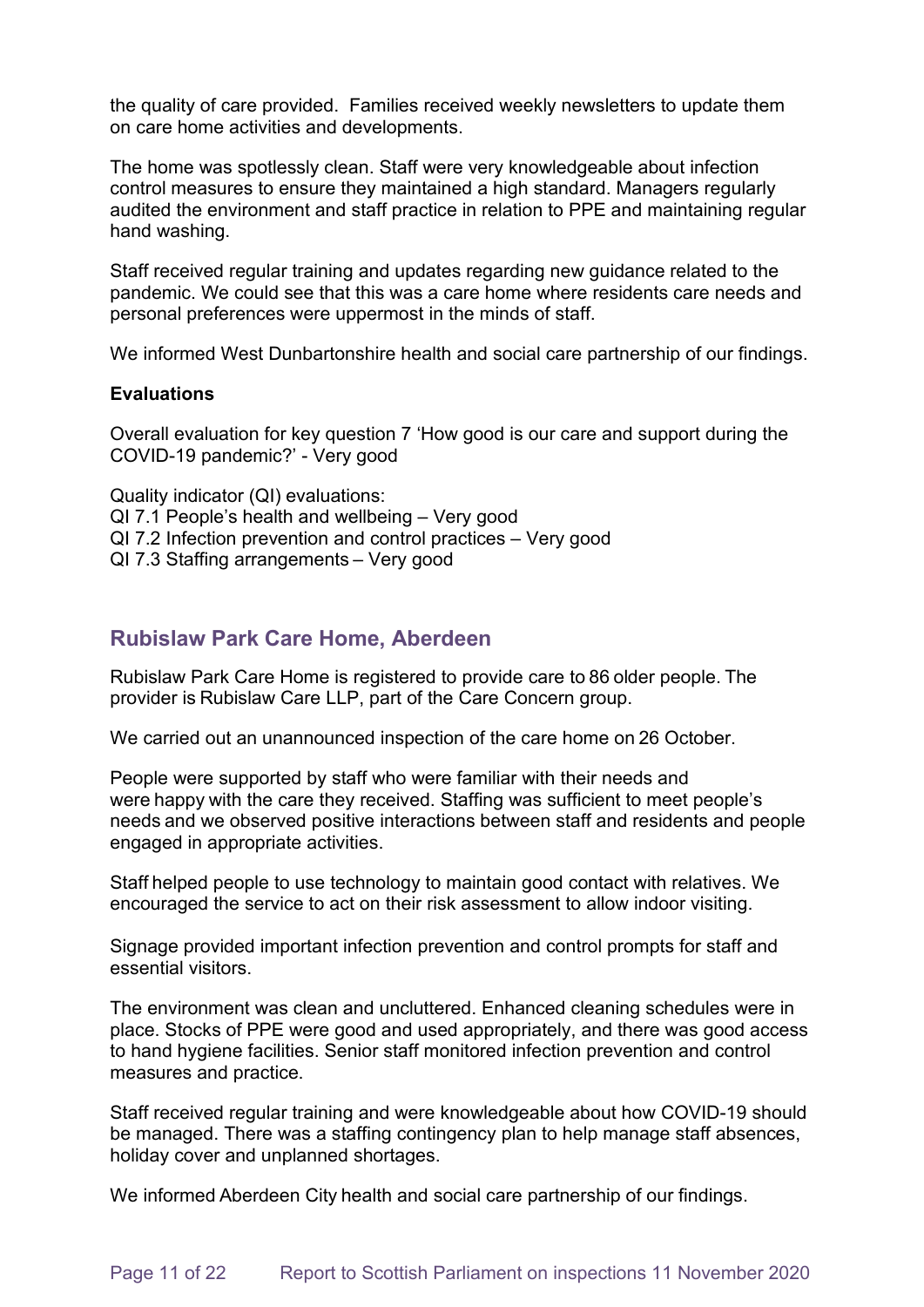#### **Evaluations**

Overall evaluation for key question 7 'How good is our care and support during the COVID-19 pandemic?' – Good 

Quality indicator (QI evaluations:  QI 7.1 People's health and wellbeing – Good  QI 7.2 Infection prevention and control practices – Good  QI 7.3 Staffing arrangements - Good 

## **Wellmeadow Lodge, Glasgow**

Wellmeadow Lodge is a care home registered to provide care to 84 older people. The provider is Care UK Limited.

We carried out an initial inspection of the service on 29 September with Healthcare Improvement Scotland, the findings were outlined in the report laid before parliament on 14 October.

We carried out a full inspection of the service on 26 and 27 October with Healthcare Improvement Scotland and followed up on the improvements that were required. 

There was a lack of progress in relation to identified areas for improvement including infection control procedures, management of re-usable equipment, use of PPE and hand washing practice. Wound care was still not satisfactory and staffing arrangements were still not sufficient to meet the level of care and support required for residents. We identified additional concerns relating to the care and support for people with specific medical conditions and healthcare needs.

Several areas in the home were not clean. Although staff had received training on COVID-19 and infection prevention and control, their practice did not fully comply with current guidance. 

There was no improvement in staffing arrangements and no improvement in the documentation of personal plans.

Due to the lack of progress in addressing areas for improvement, and additional significant concerns, we issued an Improvement Notice to the provider on 3 November.

East Renfrewshire health and social care partnership are fully informed about our findings and have an active presence in the home at this time to provide additional support and oversight.

We will follow up on the requirements from the Improvement Notice.

#### **Evaluations**

This was a follow-up inspection. We did not change the service evaluations..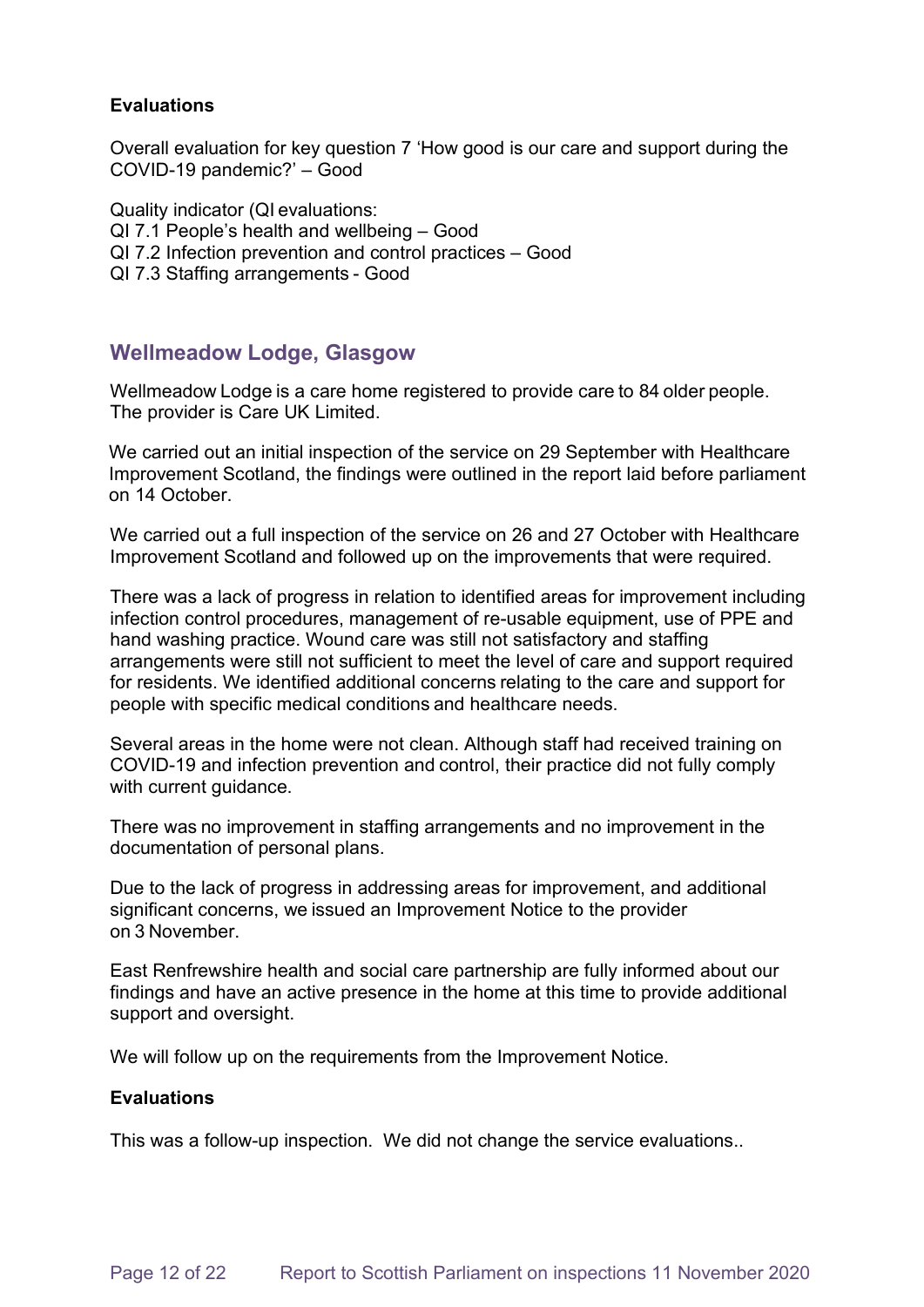# **Craig Court, Aberdeen**

Craig Court is a care home registered to provide care to 16 adults with physical and sensory impairments. The provider is Living Ambitions Ltd.

We carried out an unannounced inspection of the care home on 27 October.

People were supported by the staff to maintain contact with relatives using technology and outdoor visiting. A risk assessment to enable indoor visiting was awaiting agreement with public health.

People were supported by staff who were familiar with their choices and preferences. The staff responded to changes in physical and mental health and sought appropriate involvement from external health professionals when required.

Activities were provided on a one-to-one basis, in people's rooms and in communal areas. The support plans were comprehensive and contained COVID-19 specific information.

The home and equipment were clean. Enhanced cleaning schedules and audits were in use and appropriate cleaning products available. PPE was plentiful and readily available, although storage did not follow best practice guidance.

Staff were knowledgeable and informed about current guidelines in relation to COVID-19 and infection prevention and control, although guidance was not always being implemented appropriately.

The staffing arrangements were sufficient to meet the needs of the people, with agency staff included in the weekly testing regime. There was a strong feeling of teamwork and staff felt supported by the manager.

We informed Aberdeen City health and social care partnership of our findings and of our concerns.

We will undertake a further visit to monitor progress.

#### **Evaluations**

Overall evaluation for key question 7 'How good is our care and support during the COVID-19 pandemic?' – Adequate

Quality indicator (QI) evaluations: QI 7.1 People's health and wellbeing - Very good QI 7.2 Infection prevention and control practices - Adequate QI 7.3 Staffing arrangements - Good

## **Grandview Nursing Home, Grantown-on-Spey**

Grandview Nursing Home is a care home registered to provide care to 45 older people. The provider is Grandview House Ltd.

We carried out an unannounced inspection on 27 October with Healthcare Improvement Scotland.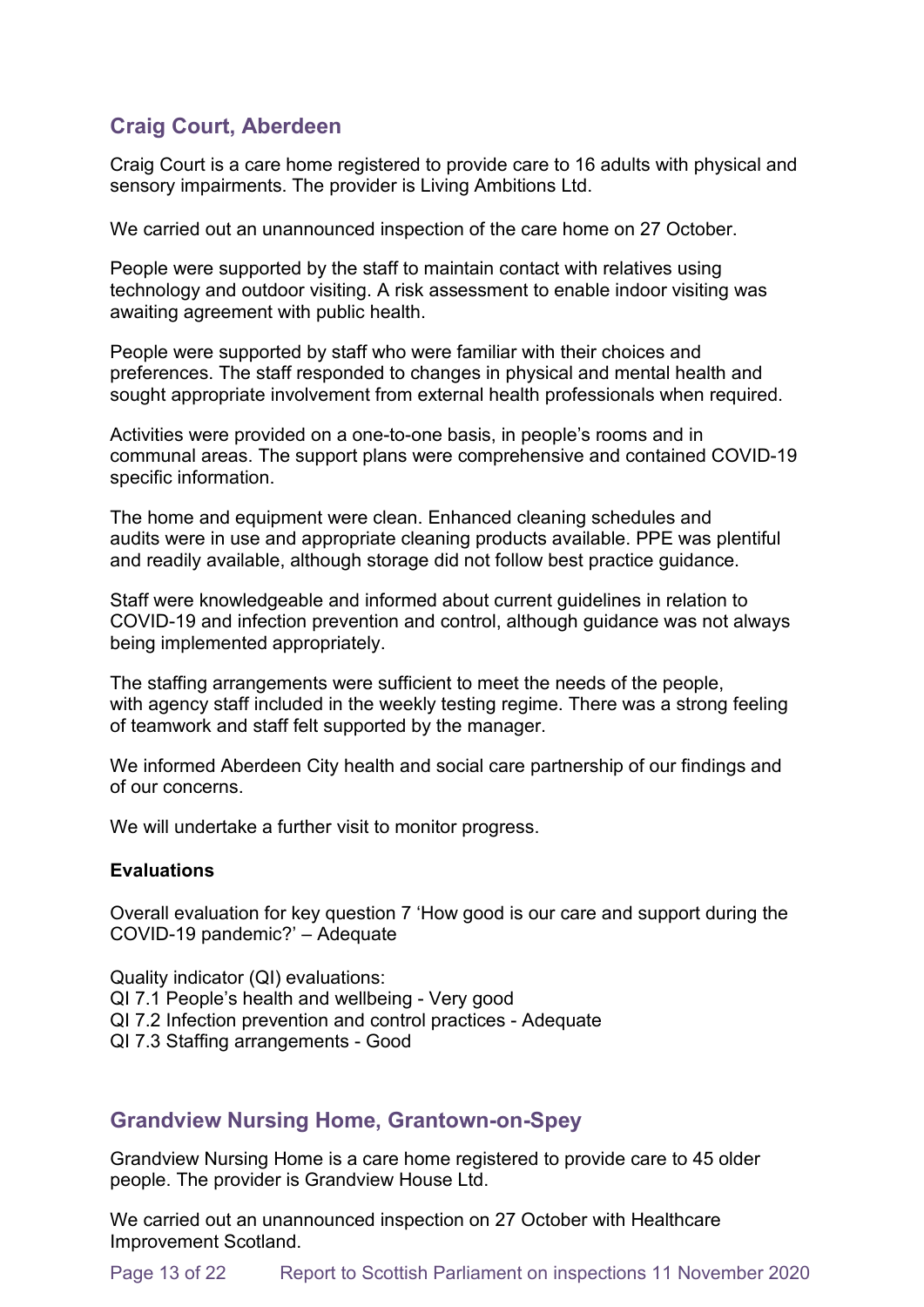Staff were caring and familiar with people's choices and preferences. People were supported to socially distance, remain active, and take part in one-to-one activities. People kept in touch with their relatives, and visits were supported in line with guidance.

Care plans were not person-centred and lacked detail about people's health and care needs to support staff to provide the right care.

The home was clean, tidy and generally well maintained and enhanced cleaning schedules were in place. Cleaning and decontamination of re-usable equipment guidance was not followed.

While linen was laundered appropriately, used laundry was not transported to the laundry area safely. While PPE supplies were good, they were not readily accessible in some areas of the home. Staff did not always use or dispose of PPE correctly.

Staff had not completed formal infection prevention and control or COVID-19 training and practice was not effectively evaluated.

The home had a contingency plan to support the service if care staff were absent.

We informed NHS Highland of our concerns and they have agreed to provide support to the home.

We will undertake a further visit to monitor progress.

#### **Evaluations**

Overall evaluation for key question 7 'How good is our care and support during the COVID-19 pandemic?' – Weak

Quality indicator (QI) evaluations:

- QI 7.1 People's health and wellbeing Adequate
- QI 7.2 Infection prevention and control practices Weak
- QI 7.3 Staffing arrangements Adequate

### **Redmill Nursing Home, Bathgate**

Redmill Nursing Home is a care home registered to provide care to 68 older people. The provider is HC-One Limited.

We carried out an unannounced inspection of the care home with Healthcare Improvement Scotland and a representative from NHS Lothian. This inspection was done over four days, 21, 22 and 27 October, and concluded on 28 October.

While staff were caring, staffing levels, particularly at night meant staff were not sufficient to be responsive to people's changing care and support needs. Additional support for people who walked with purpose was not always available. End of life support for people needed to improve.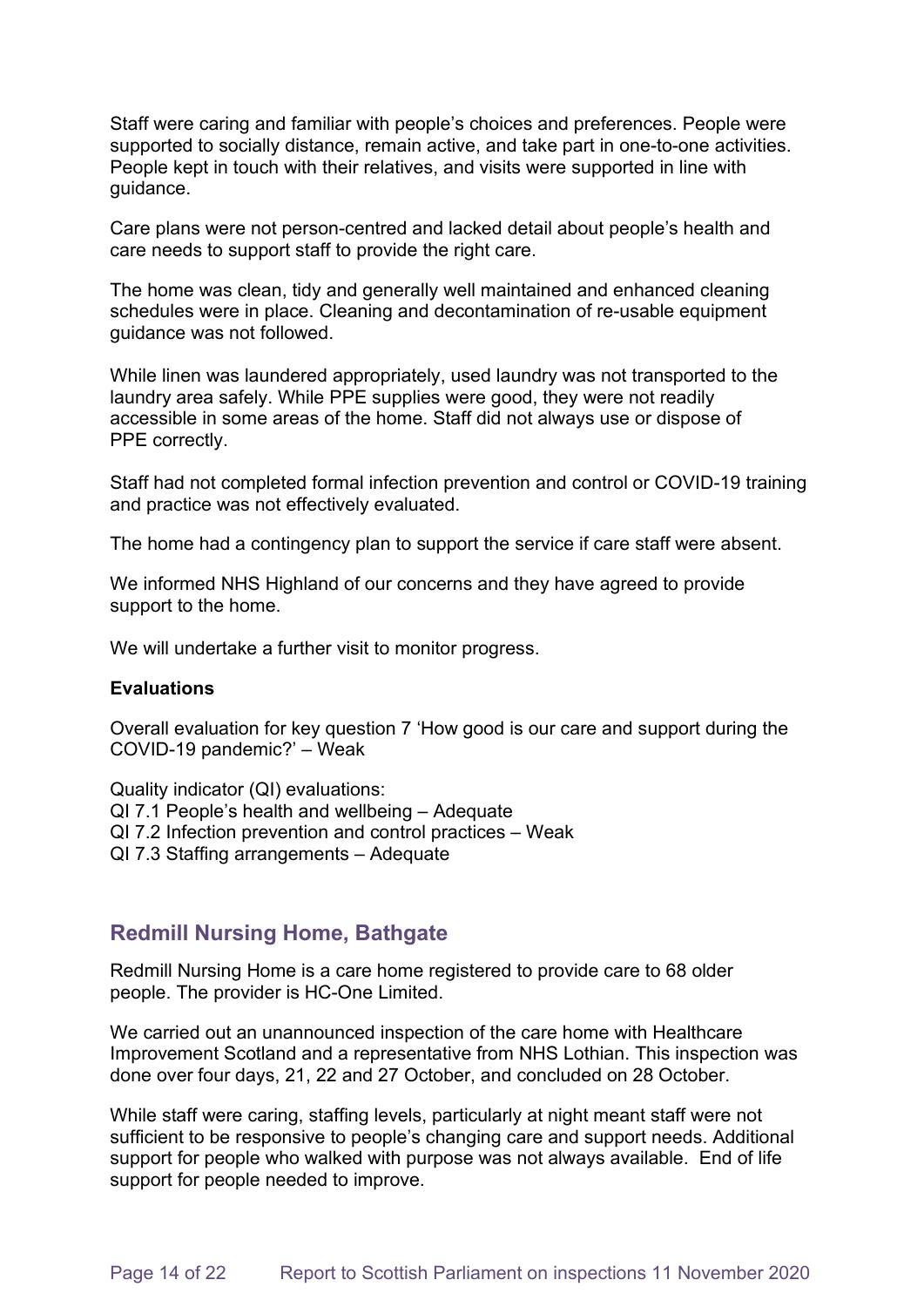We identified serious concerns with the cleaning of the environment, staff infection prevention and control practice, management of waste and staffing numbers. We issued a letter of serious concern to the provider on 21 October which detailed immediate action to be taken.

When we visited on the evening of 22 October and during the day on 27 October all areas had improved. Staff were able to respond to people's needs and support people to socially distance. The home was tidier and cleaner but there were still improvements needed.

We informed West Lothian health and social care partnership of our concerns and they are providing support to the home.

We will undertake a further visit to monitor progress.

#### **Evaluations**

Overall evaluation for key question 7 'How good is our care and support during the COVID-19 pandemic?' Weak

Quality indicator (QI) evaluations: QI 7.1 People's health and wellbeing - Weak QI 7.2 Infection prevention and control practices - Weak QI 7.3 Staffing arrangements - Weak

## **Florence House, Glasgow**

Florence House is a care home registered to provide care to 56 older people, including 28 adults under the age of 65 years with physical, sensory or mental health needs. The provider is Oakminster Healthcare Ltd.

We carried out an initial inspection of the service on 1 October, the findings of which were outlined in the report laid before Parliament on 28 October. We completed a further visit to the home on 28 October to follow up on the improvements we required in relation to infection prevention and control practices and staff training.

When we visited on 28 October we found improvements to the environment and the housekeeping of the home. Staff had received further training on the use and storage of PPE and infection prevention and control.

We informed Glasgow city health and social care partnership of our findings.

We reviewed the evaluations for this care home based on the improvement at this inspection. The updated evaluation is set out below.

#### **Evaluations**

Overall evaluation for key question 7 'How good is our care and support during the COVID-19 pandemic?' – Adequate

Quality indicator (QI) evaluations:

QI 7.1 People's health and wellbeing - Not assessed

QI 7.2 Infection prevention and control practices - Adequate

QI 7.3 Staffing arrangements - Not assessed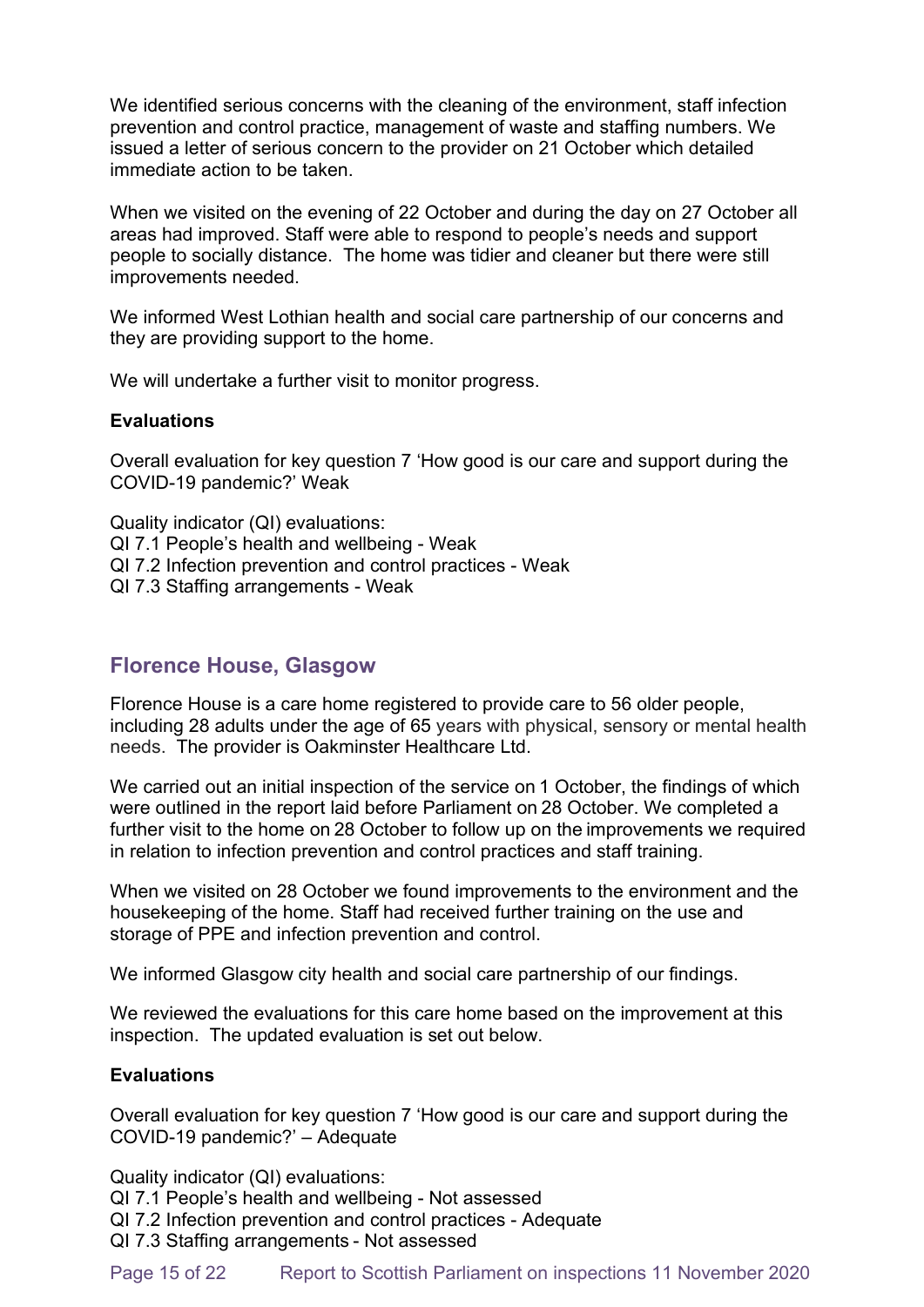# **Merino Court Nursing Home, Greenock**

Merino Court Nursing Home is a care home registered to provide care to 60 older people. The provider is HC-One Limited.

We carried out an unannounced inspection of the care home on 28 October.

People's needs and preferences were well known by staff and care provided was observed to be warm and compassionate. Residents' wellbeing benefited from links with external healthcare professionals.

Individuals who enjoyed the company of others were encouraged to do so. Areas around the home were adapted to support safe social distancing. People isolated in their rooms received regular contact from staff.

Appropriate signage was visible throughout the home and provided important prompts for staff, residents, and essential visitors. Staff were trained and informed about PPE, COVID-19 and infection prevention and control. There was sufficient supply of PPE equipment.

Cleanliness in the home was of an adequate standard with cleaning schedules in place, including regular cleaning of touch points. We noted repairs and maintenance were required to storage areas to prevent and manage the risk of infection.

Staffing levels were good and supported the care of people's health and wellbeing. Additional opportunities for activities for people could be improved.

We informed Inverclyde health and social care partnership of our findings.

#### **Evaluations**

Overall evaluation for key question 7 'How good is our care and support during the COVID-19 pandemic?' – Adequate

Quality indicator (QI) evaluations: QI 7.1 People's health and wellbeing – Good QI 7.2 Infection prevention and control practices – Adequate QI 7.3 Staffing arrangements – Good

## **Overdon Care Home, Inverurie**

Overdon Care Home is registered to provide care for up to 18 older people. The provider is Cubanhall Ltd.  

We carried out an unannounced inspection of the care home on 28 October.

People were supported to maintain contact with family and friends, using technology. Indoor and outdoor visits were managed with risk assessments in place. There were high levels of meaningful engagement for people in the service, with a variety of activities to enhance mental and physical wellbeing.

The cleanliness of the environment was of a very high standard. The provider had ensured a clutter free environment while maintaining a homely experience.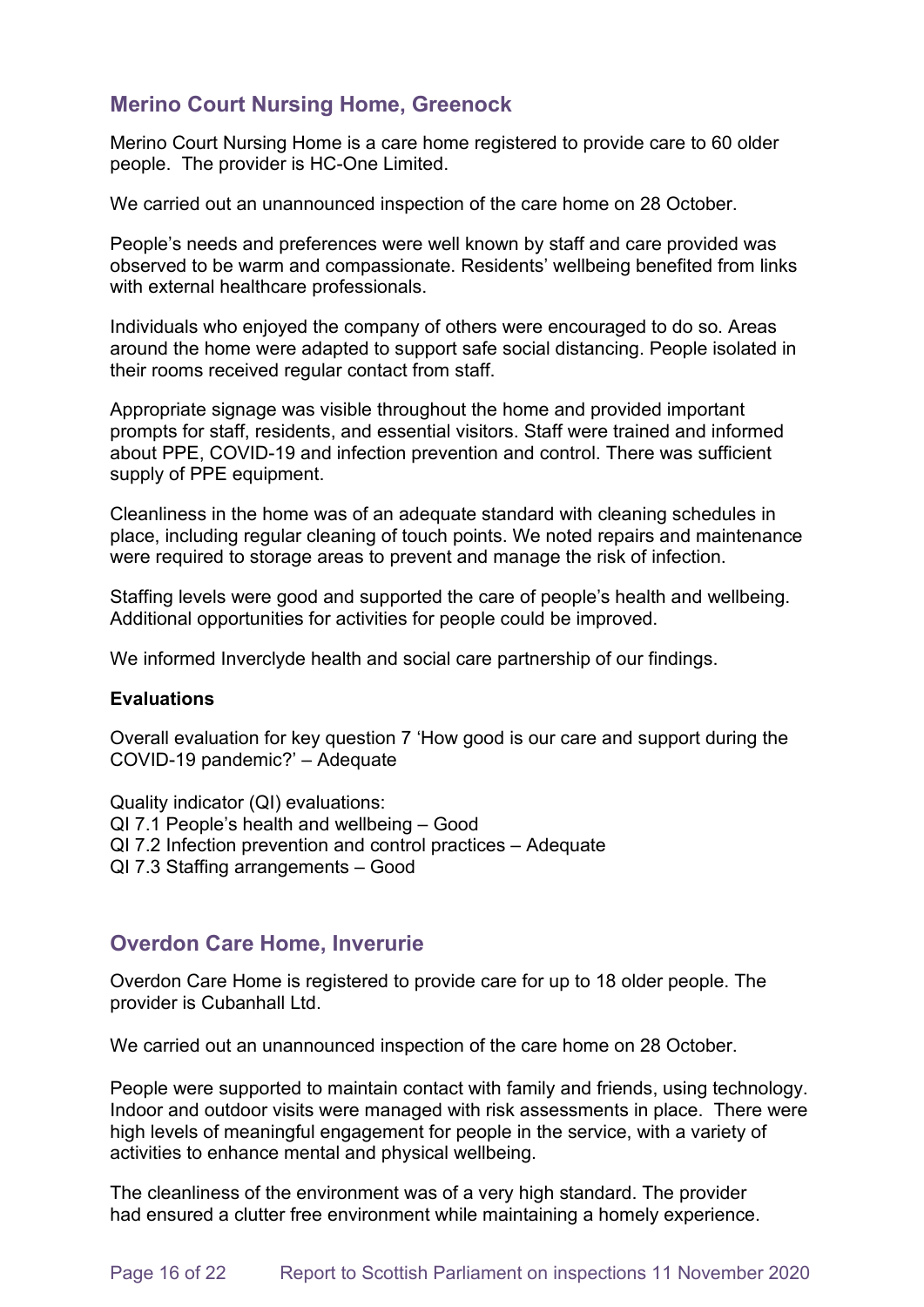PPE was available, and the provider maintained sufficient levels of supplies. Staff were knowledgeable about the correct use of PPE and were observed using it appropriately.

There were good systems in place for cleaning and infection control, and we observed safe working practices by all staff.

Staffing arrangements were sufficient to meet people's needs, and support for people was good. Staff adhered to social distancing measures wherever possible and supported residents to keep themselves safe.

Staff were knowledgeable about the signs and symptoms of COVID-19 and knew what measures to take if these were identified.

All staff had completed initial COVID-19 training, and regularly updated their knowledge and practical skills.

We informed Aberdeenshire health and social care partnership of our findings.

#### **Evaluations**

Overall evaluation for key question 7 'How good is our care and support during the COVID-19 pandemic?' –  Very Good

Quality indicator (QI) evaluations:  QI 7.1 People's health and wellbeing – Very Good QI 7.2 Infection prevention and control practices – Very Good QI 7.3 Staffing arrangements – Very Good

### **Duncraggan Care Home, Glasgow**

Duncraggan Care Home is registered to provide care to 24 older people. The provider is Keane Premier Healthcare Limited.

We carried out an initial inspection of the service on 30 September, the findings of which were outlined in the report laid before parliament on 14 October. We completed a further visit to the home on 29 October to follow up on the improvements that were required in relation to infection prevention and control, including improvements in the environment and staff practice.

When we visited on 29 October, we found that there had been improvements in relation to the overall standards of cleanliness in the home and in infection control and prevention practices adopted by staff. There were more appropriate bins in use for the safe disposal of PPE.

Equipment was generally clean; some areas need further attention. The service was actively working through a programme of improvements to the environment.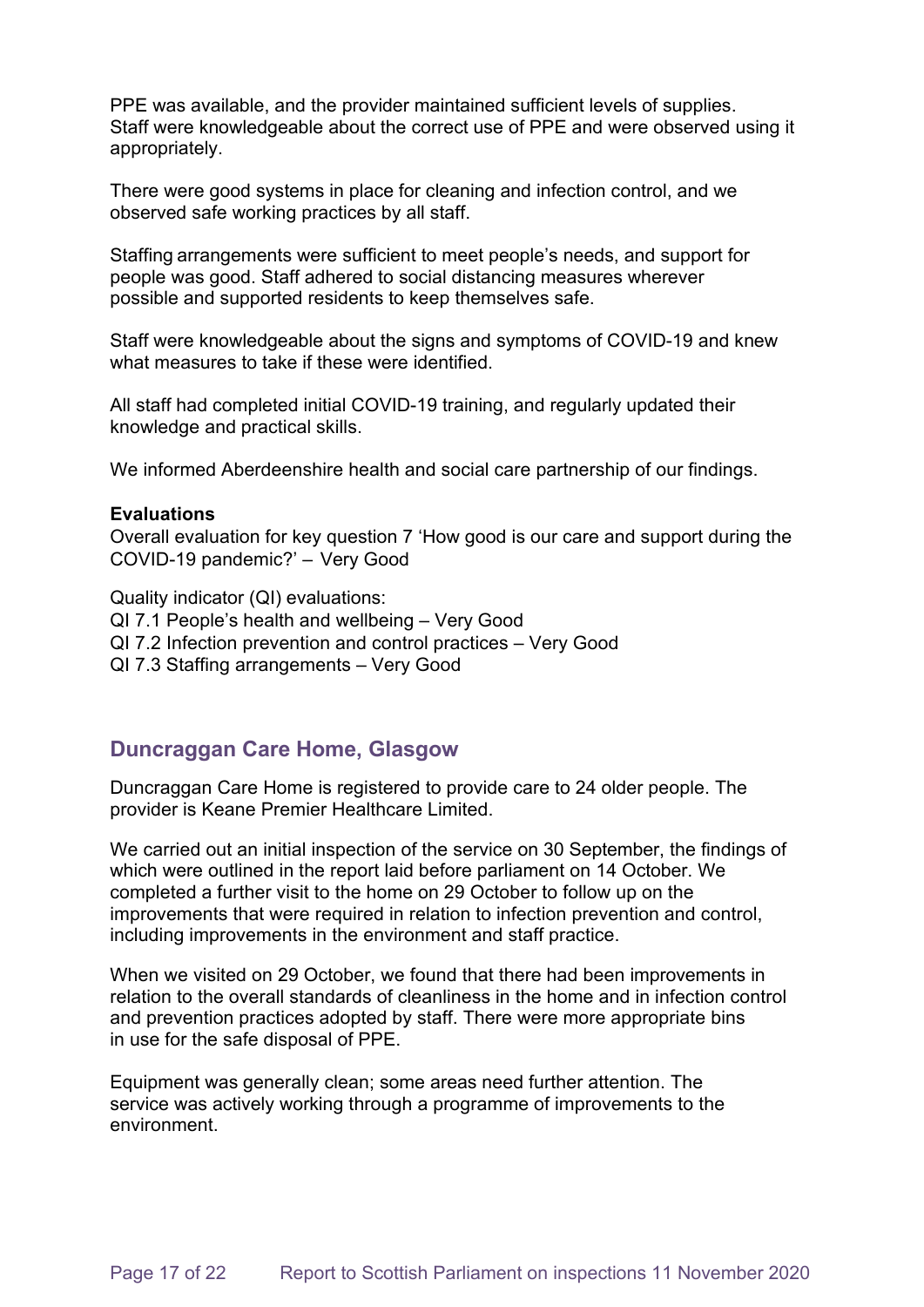There was also improvement in staff practice around infection prevention and control and use of PPE. Staff training had taken place and was continuing. All staff had a greater knowledge of managing risks associated with the use and disposal of PPE.

The management team were carrying out regular observations of practice to support staff.

We reviewed the evaluations for this care home based on the improvement at this inspection. The updated evaluations are set out below.

We informed South Lanarkshire health and social care partnership of our findings.

#### **Evaluations**

Overall evaluation for key question 7 'How good is our care and support during the COVID-19 pandemic?' – Adequate.

Quality indicator (QI) evaluations: QI 7.1 People's health and wellbeing – Good QI 7.2 Infection prevention and control practices – Adequate QI 7.3 Staffing arrangements - Adequate 

# **Westwood House Nursing Home, Glasgow**

Westwood House care home is registered to provide care to 42 older people. The provider is Gate Healthcare Limited.

We carried out an initial inspection of the service on 15 September, the findings were outlined in the report laid before parliament on 30 September. We completed a further unannounced visit to the home on 29 October to follow up on the improvements that were required.

On 29 October we found that care staff were being deployed in sufficient numbers and had the appropriate skills to meet people's needs.

A refurbishment programme had started, and the manager and staff team were proactive in engaging with residents to ensure their views were informing decisions about this.

The environment was clean and well maintained. Cleaning schedules evidenced good attention to routine and deep cleaning using appropriate products.

Records about food, fluid and pressure area care were maintained, focused and accurate. Records about pressure area care were kept, however the consistency and quality of these was variable.

We informed South Lanarkshire health and social care partnership of our findings.

We reviewed the evaluations for this care home based on the improvement at this inspection. The updated evaluations are set out below.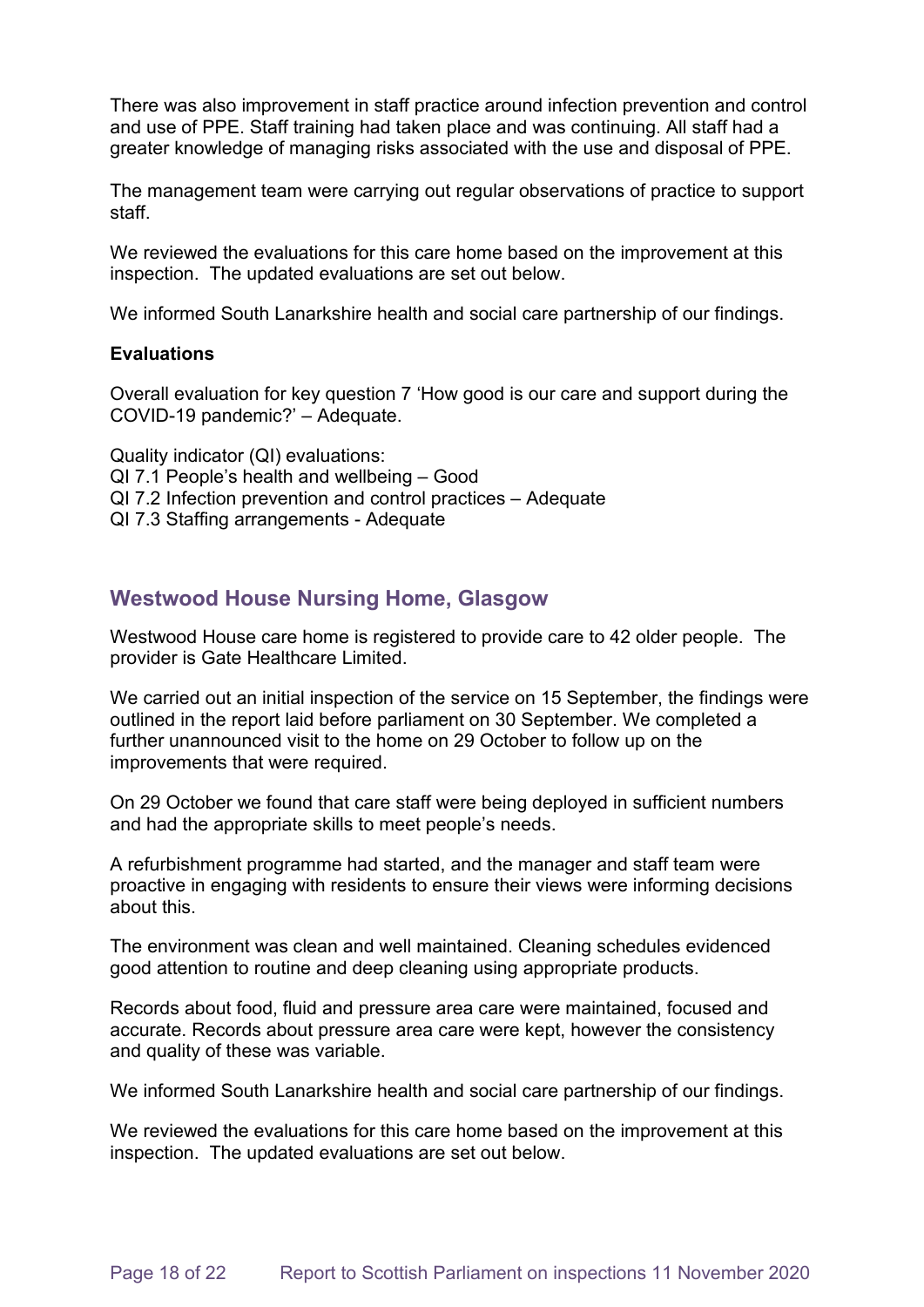#### **Evaluations**

Overall evaluation for key question 7 'How good is our care and support during the COVID-19 pandemic?' – Good

Quality indicator (QI) evaluations: QI 7.1 People's health and wellbeing – Good QI 7.2 Infection prevention and control practices – Good QI 7.3 Staffing arrangements – Good

# **Ainslie Manor Nursing Home, Girvan**

Ainslie Manor care home is registered to provide care to 45 older people. The provider is Cumloden Nursing Homes Ltd.

We carried out an initial inspection of the service on 16 September, the findings of which were outlined in the report laid before parliament on 30 September.

We completed a further unannounced inspection of the care home on 30 October to follow up on the improvements that were required regarding infection prevention and control measures, staff training and quality assurance.

On 30 October we found good progress had been made to improving infection prevention and control measures. New cleaning products were being used and detailed cleaning schedules were in place. The environment and care equipment were clean. New storage units for PPE had been purchased for every bedroom. The laundry system had been reviewed and the storage of contaminated laundry had improved.

Staff had received COVID-19 specific infection prevention and control training and were more confident in their practice.

Managers were monitoring and supervising staff to ensure adherence to procedures and best practice.

We have informed South Ayrshire health and social care partnership of our findings.

We reviewed the evaluations for this care home based on the improvement at this inspection. The updated evaluation is set out below.

#### **Evaluations**

Overall evaluation for key question 7 'How good is our care and support during the COVID-19 pandemic?' – Adequate

Quality indicator (QI) evaluations:

- QI 7.1 People's health and wellbeing Good
- QI 7.2 Infection prevention and control practices Adequate
- QI 7.3 Staffing arrangements Adequate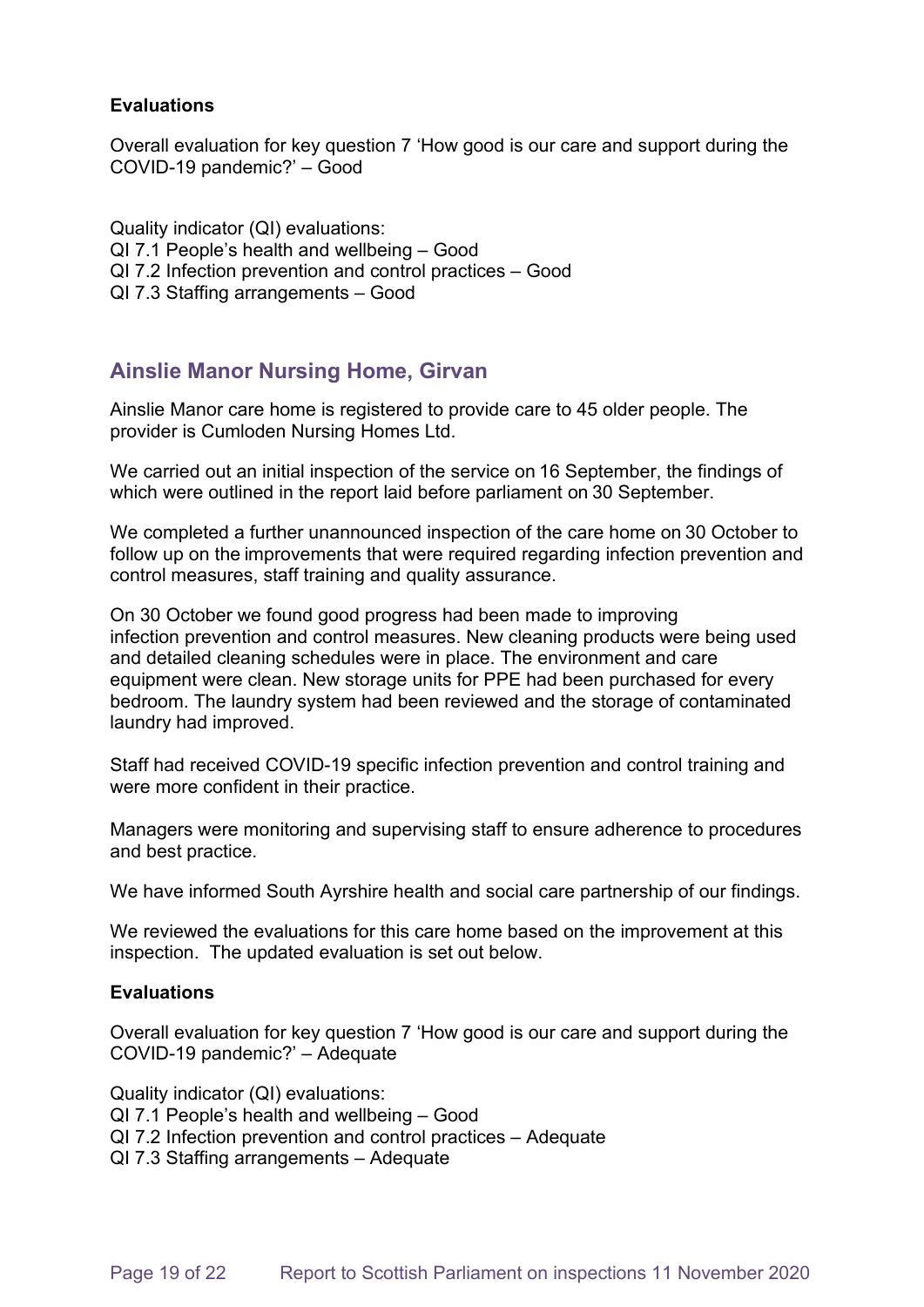# **Kingsgate Care Home, Glasgow**

Kingsgate Care Home is registered to provide care to 61 older people. The provider is Larchwood Care Homes (North) Limited.

We carried out an initial inspection of the service on 9 September with Healthcare Improvement Scotland. The findings were laid before parliament on 30 September. We made a further visit to the service on 30 September to follow up on the improvements that were required.  We found that only one of the seven requirements we made had been met. This was in relation to training and equipment for aerosol generating procedures.

We remained concerned about the quality of staffing, healthcare needs, falls prevention and management, cleanliness of equipment and staff knowledge about cleaning procedures. We issued an Improvement Notice on 7 October, detailing the actions required by 2 November.

We visited on 3 November with Healthcare Improvement Scotland and found all required improvements had been met.

We informed South Lanarkshire health and social care partnership of our findings.

We reviewed the evaluations for this care home based on the improvement at this inspection. The updated evaluations are set out below.

#### **Evaluations.**

Overall evaluation for key question 7 'How good is our care and support during the Covid-19 pandemic ? – Adequate

Quality indicator (QI) evaluations:

- QI 7.1 People's health and wellbeing Adequate
- QI 7.2 Infection prevention and control practices Adequate
- QI 7.3 Staffing arrangements Adequate

# **ASC Orchard Court and Dalguise, Perth**

ASC Orchard Court and Dalguise is a care home registered to provide care to 24 people with learning disabilities. The provider is Advanced Specialist Care Limited c/o Balhousie Group.

We carried out an unannounced inspection of the care home on 15 September and returned to conclude our inspection on 16 September. The findings were laid before parliament on 14 October. We completed a further visit to the home on 4 November to follow up on the improvements set out in an improvement notice issued to the service in relation staff training and practice.

When we visited on 4 November 2020, we found significant improvements had been made. Training had improved and this enabled staff to provide more effective support for people. There was a significant decrease in the use of physical intervention and improved outcomes for people. Personal plans provided clear, person-specific information and guidance for staff.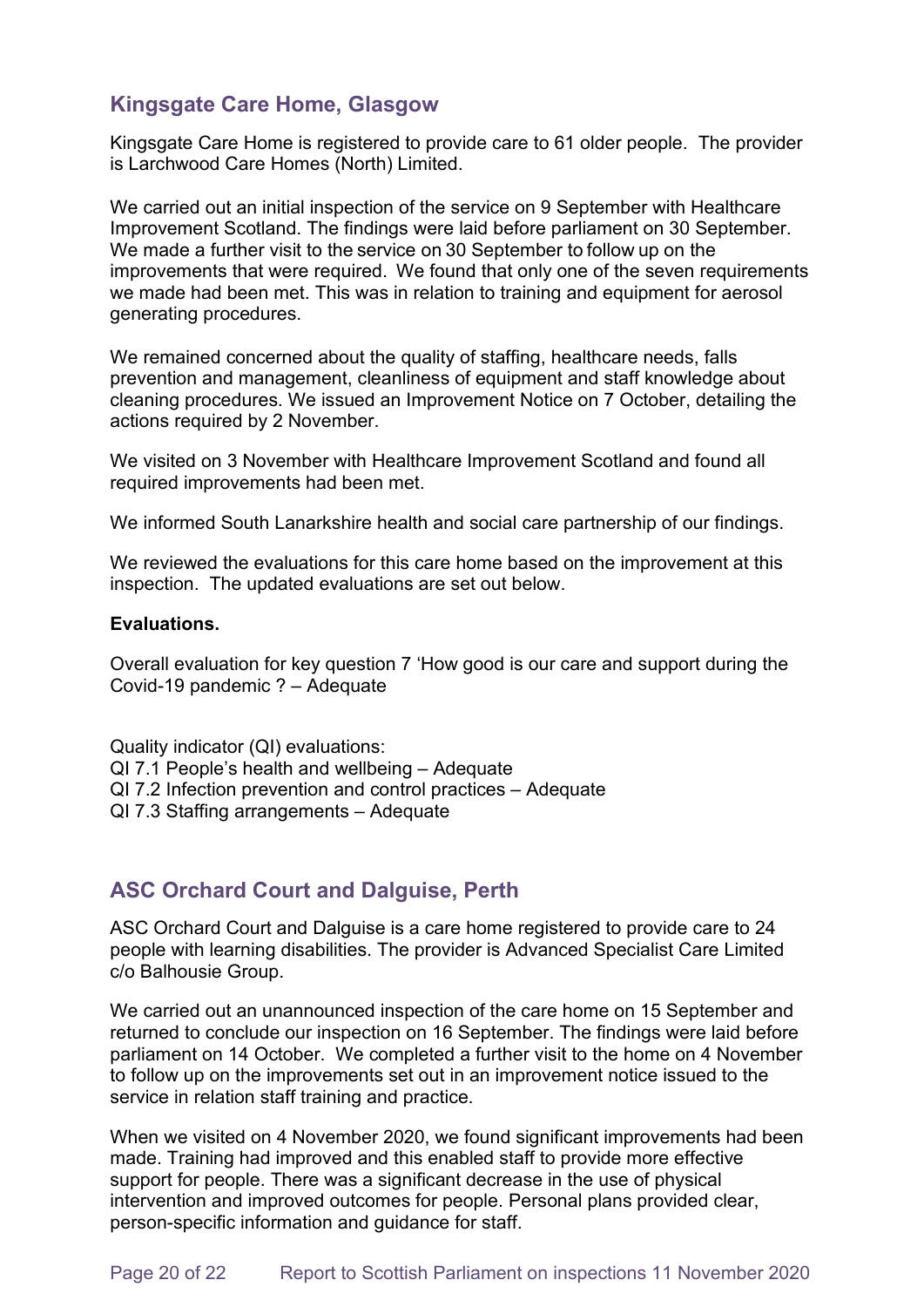We were satisfied with the improvements made. The requirements outlined in the improvement notice were met.

We informed Perth and Kinross health and social care partnership of our findings.

We reviewed the evaluations for this care home based on the improvement at this inspection. The updated evaluations are set out below.

#### **Evaluations**

Overall evaluation for key question 7 'How good is our care and support during the COVID-19 pandemic?' Adequate

Quality indicator (QI) evaluations:

QI 7.1 People's health and wellbeing - Adequate

- QI 7.2 Infection prevention and control practices Adequate
- QI 7.3 Staffing arrangements Adequate